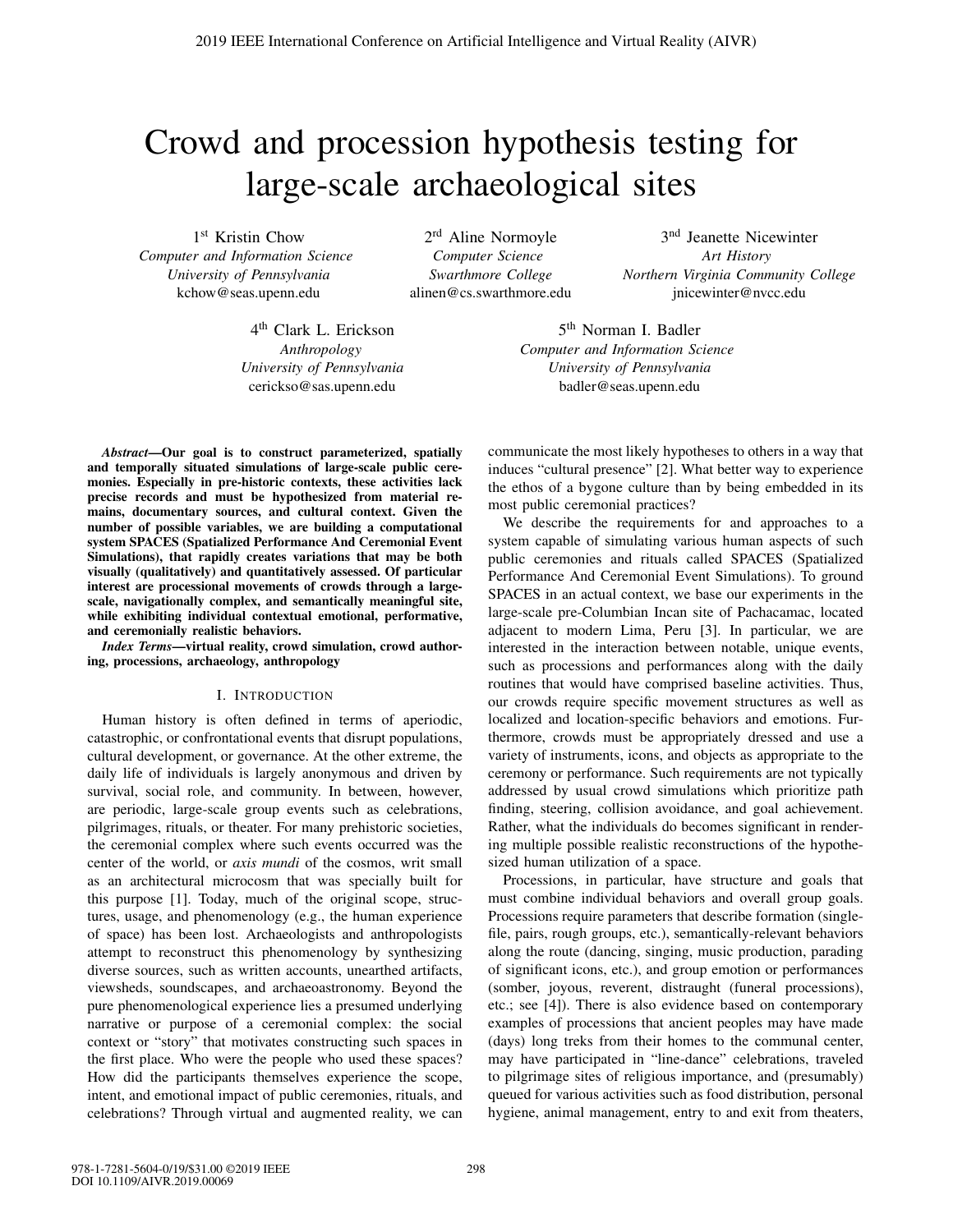dances, and other spectacles, and conferring of items or blessings by religious personnel (e.g., analogous to taking holy communion). Ceremonial processions frequently have participants carrying items of ritual significance, playing instruments, and walking, dancing, or marching along a prescribed path [5].

The goal of SPACES is to construct parameterized, spatially and temporally situated, virtual simulations of large-scale public ceremonies. The activities at Pachacamac lack precise records and must be hypothesized from material (artifactual, spatial, architectural, and geophysical) remains, documentary sources from more recent times, and cultural context. Given the number of possible variables, SPACES must allow users to rapidly create variations that may be both visually (qualitatively) and quantitatively assessed. This approach is fundamentally different from a singular "movie reconstruction", as explorations of numerous alternatives may be needed to determine the most probable, or most compatible with the existing evidence.

Although crowd simulation using computer graphics is well developed, the bulk of the effort has been directed toward important but relatively low-level control issues such as navigation through a space, collision avoidance with obstacles and other people, and realism in trajectory choices [6]. The organization of "higher-level" aspects of crowd movement is frequently left to user discretion, artistic decisions, or other creative goals [7]. For example, the Menge [8] framework simulates pedestrians using customizable components that allow a programmer to tailor it to a specific "high-level" domain. For specific built environments, crowd simulations produce traffic simulation, egress/ingress flow assessments, and emergency evacuation studies (e.g., Cassol et al. [9]). These simulations often are unconcerned with the motivations, activities and roles of the individual participants, as they focus on pedestrian movement efficiencies. Our vision for SPACES centers on hypothesized human activities in built environments. While passage from place to place, navigation, and collision avoidance are important, our focus requires us to be flexible about which specific activities occurred, where they occurred, how long they lasted, and basic human physiology needs (motivations and/or desires) that necessarily affect or alter behaviors.

Large-scale public ceremonies often take place in multiple heterogeneous activity areas such as plays or spectacles on stages or platforms; eating and drinking places; ceremonial loci including altars, oracles, baths, sacrificial wells, residences of deities, power objects; and so on. Such heterotopia [10] may support behavior types and distributions that vary considerably across the ceremonial complex and sharply contrast with the everyday mundane and profane world. While games may contain animated non-player characters controlled through pre-determined scripted behaviors or rule-based reactions to user avatars or game moves, developers often program such behaviors to form plausible background characters rather than interactive or accurate portrayal of ceremonial events. Clear exceptions are sport simulations, where team behaviors are tied to player actions and the rules of the game, and warfare genres where the player often leads the activities of a much larger group or army of followers. The appearance of multiple heterotopia, in which "otherworldly" places overturn conventional normality, in games is rare because games typically fall into a distinct interactive genre such as role-playing, quests, warfare, or simulated evolution.

Considerable literature on 3D modeling and animation of virtual humans in cultural contexts exists, e.g., Senecal et al. [11]. Approaches to context-sensitive human activity simulation include: activities dependent on rules or events [12], semantics embedded in the environment [13]–[15], smart events [16], behavior trees [17], and interactive storyboards [18]. For example, Maim et al. [13] use semantic environment annotations help agents navigate to specific doors or regions whereas Sung et al. [14] uses them to select behaviors in a region. Allbeck's CAROSA system [15] provides semantic tags on places and activity probabilities in areas, as well as adding overall agent schedules and opportunistic behaviors. A seminal work in modeling queues provides important empirical background data for single file processions [19].

#### II. SIMULATION COMPONENTS

The major components of SPACES are:

- A 3D terrain from topographical datasets, geo-referenced for solar, lunar, and planetary alignments, viewshed (lineof-sight) assessments, and natural illumination.
- 3D models representing the known architecture, e.g., plazas, altars, walled compounds.
- 3D models representing hypothesized buildings and spaces, based on precise maps of standing architecture, archaeological excavations, knowledge of cultural architectural and site planning practices, and comparison to better-preserved examples.
- Sources for human-controlled illuminants such as bonfires, hearths, torches, doors, and windows.
- Static and dynamic sound sources, such as voices, music, instruments, noisemakers, dance and footsteps, animal sounds, and ambient noise (wind, ocean waves).
- "Social logic" of space based on architectural mapping and terrain: doors, gates, paths, passageways, corridors, streets, and avenues; Restrictions to navigation may also be affected by class, status, age, or gender.
- Functions of spaces based on archaeological evidence or analogy to cross-cultural evidence, such as human vs. animal occupancy; storage, performance, or audience areas; approximate occupancy limits; or timing/scheduling of use throughout the year.
- Approximate numbers of performers, participants and/or audience; occupancy time, arrival and departure frequency or rate limits defined by entry/exit constraints.
- Known or assumed human activities: essential (working, eating, drinking, defecation, sleeping); passive ceremonial (watching performances); active ceremonial (dancing, marching, singing, sacrificing, carrying sacred objects or offerings, theatrical performance, musical performance);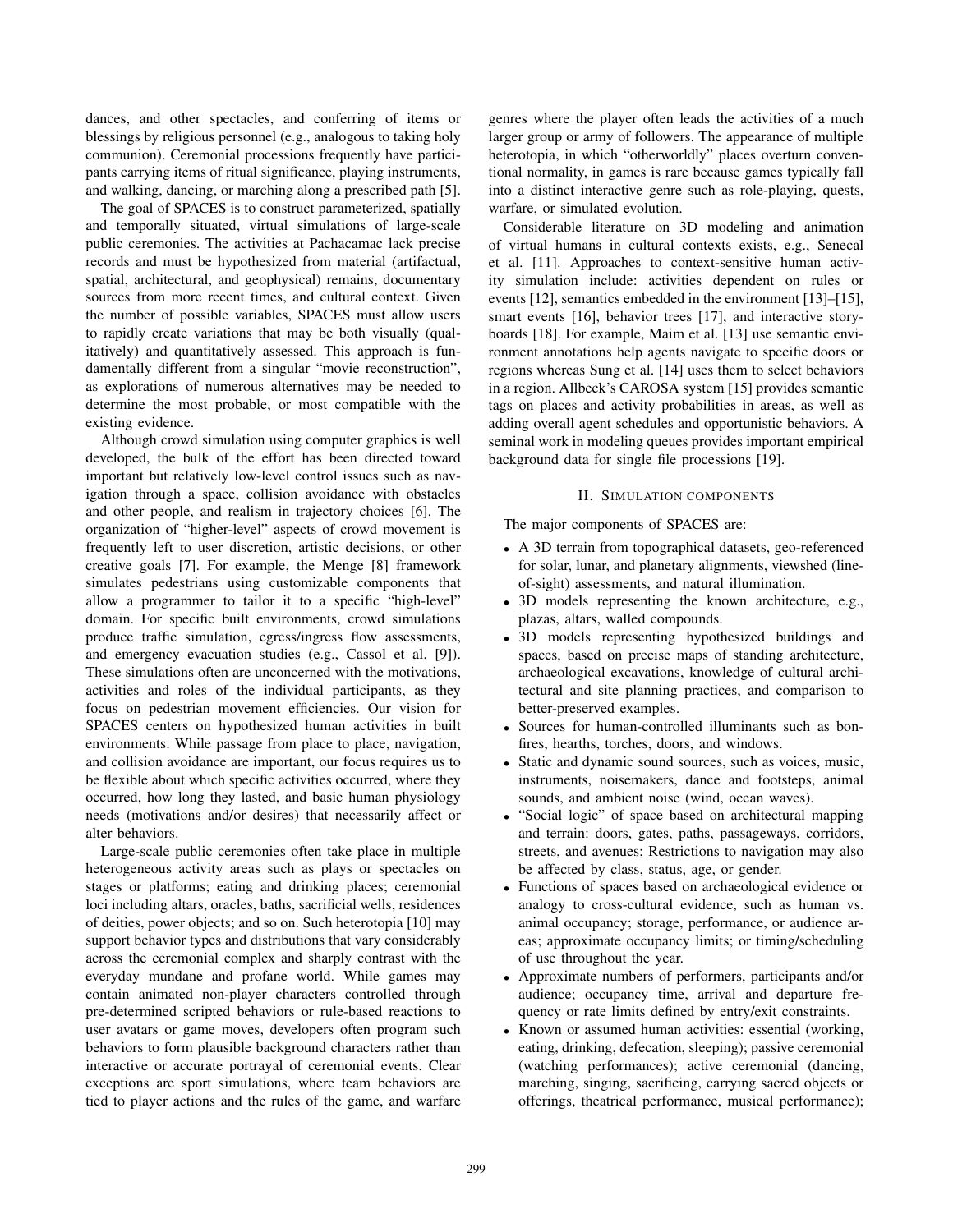supportive (cooking, brewing, serving, delivering, unloading, and storing supplies, maintenance, cleanup, and waste removal, policing, guarding).

- Scheduling and duration of events, as probability distributions, for the human activities noted above.
- Rates of movement speed for animals and humans, dependent on activity (to determine transition times from place to place); possible queuing (waiting) times will arise from the simulation itself.
- Population diversity (males, females, children, animals) and any constraints on them (e.g., keep family units together, separate males and females, segregate children, sequester animals, etc.).

Since much of this data is speculative, SPACES requires a robust simulation engine and data rich environment that:

- Provides the essential phenomenology to experience place, space, landscape, and ceremonies in real-time;
- Provides a flexible user interface to set parameters, tags, and distributions relevant to the event and context, by spatial extent and time, and respectful of activity tags, social categories, or other tagged information;
- Provides a crowd movement algorithm that uses the constraints to move agents through and between spaces on the hypothesized schedule and travel routes while producing realistic travel times, queuing behaviors, crowd formation, animal husbandry, and family unit coherence;
- Provides real-time graphics of the 3D model of the ceremonial complex and surrounding landscape via a modern game engine, such as Unreal [20];
- Provides a customizable set of metrics to assess quantitative measures for the simulation as defined by subjectmatter experts (archaeologists, anthropologists, historians, geographers, and psychologists);
- Provides an automated procedure to vary inputs across parameter variants, with or without graphics visualization, to facilitate locating local minima/maxima with respect to one or more of these evaluation metrics.

## III. PACHACAMAC: PEOPLE AND PLACES

We ground SPACES in the specific ceremonial and pilgrimage activities from the ancient site of Pachacamac. Details are obtained from a combination of mapping, GIS, excavations, artifacts, eyewitness accounts (from conquistadors and other ethnohistorical sources), and scholarly accounts about modern Andean pilgrimage, oracles, and festivals. Based on these sources, we can hypothesize about the mix of activities and people at Pachacamac in ancient times (See Table I).

We assume that a substantial population lived full time at Pachacamac (e.g., priests, Aclla, cooks, administrators, royal families of the coast, servants, guards, artisans, farmers, and others). We also assume that many people lived here part-time or for short periods of time (e.g., caravan drivers, rotating groups of laborers for construction and maintenance, visiting dignitaries, pilgrims, and others). During the Inca empire, many people were taken from their communities and worked their lives serving the Inca state and religion. For example,



Fig. 1. Digital reconstructions. Left. the location of the sun temple in Pachacamac. Site map is based on [22]–[24]. Right. Two views of the sun temple, visualized in Unreal Engine.

the Mitmaq were entire groups of people brought by the Inca to perform municipal tasks and the Mit'a were corvee labor given as tribute to the Inca state. Acllas, or "Chosen Women", were sequestered women by the Inca state who served the Sun Temple (Table I).

Pachacamac has tens of thousands of rooms, but we do not know the function of each. We assume that open "public" spaces were used for rituals with larger audiences and participation. The so-called Pilgrims Plaza is the best example (see Fig. 2). The Aclla would have lived and slept in the Convent of Mamacona (Fig. 3) and worked there or in the Sun Temple (Fig. 1). Large areas between the two walls north of the center of the site are unexplored but limited excavation has shown areas of artisans (metalworkers, potters, and weavers).

Our approach to such crowd simulation combines macroscopic authoring based on roles, activities, and locations (similar to [21]). For example, we can specify distributions of people performing various activities throughout the day. These heterogeneous crowd motions can be authored interactively and subject to user-specified spatial and temporal localization constraints. These high-level behaviors can then be combined with detailed, localized behaviors which are embedded in the environment, similar to [12], [15], [16]. Detailed behaviors can correspond to either daily life activities or important unique events, such as ceremonies and processions. This agent behavior architecture enables background and principal agents to interact, for agents to oscillate between passive observers and active participants, and to support a mixture of specific, important events alongside ambient behaviors. Furthermore, the simulation can run at multiple time-scales, supporting festivals which might last days, weeks, or months, and can support level-of-detail so that agents out of view need not be simulated with high-detail.

# IV. DISCUSSION

Animating the human occupants of a large-scale pre-historic archaeological site requires a flexible and expressive simulation system for trying, viewing, and evaluating many alternative hypotheses of use and function. Rather than producing a single "finished" animated movie, the SPACES project seeks to emphasize parametric exploration of anthropological possibilities. In particular, contextualized human behaviors appropriate